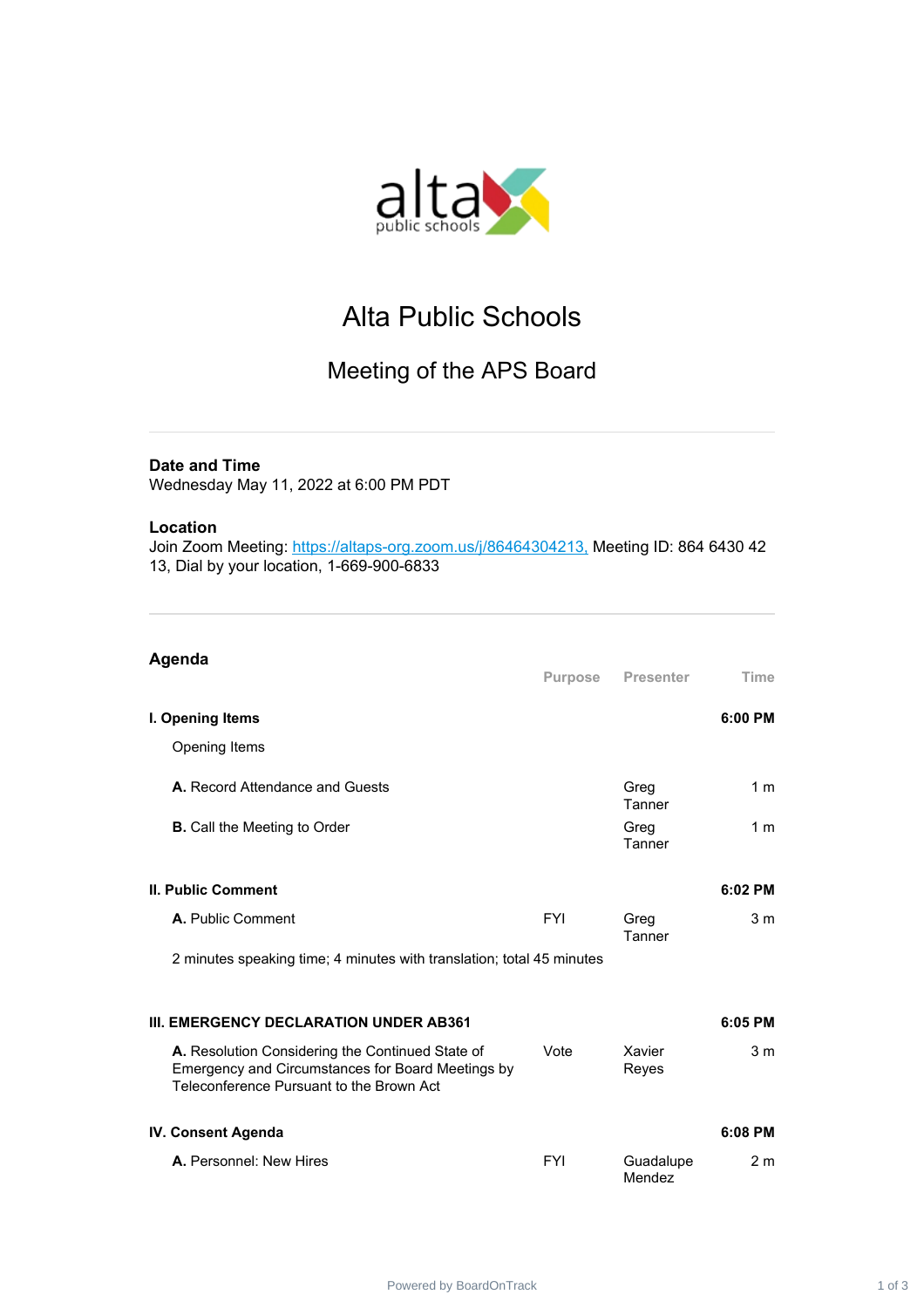Academia Moderna: Simonian Haigush, Gisela Salinas, Karen Ceballos, Aispuro Jamie Prepa Tec: Sarah Harik, Kimberly Alanis

| <b>B.</b> Approve minutes of 3/09/2022 | Approve<br><b>Minutes</b> | Xavier<br>Reyes | 2 m             |
|----------------------------------------|---------------------------|-----------------|-----------------|
| C. Approve Minutes of 4/20/2022        | Approve<br><b>Minutes</b> | Xavier<br>Reyes | 5 m             |
| V. COVID-19 Update                     |                           |                 | 6:17 PM         |
| A. Safe Schools Open Plan Update       | Vote                      | Xavier<br>Reyes | 15 <sub>m</sub> |

A. Update on School Operations as of May 6, 2022

| VI. Action Items                                                                                      |      |                 | 6:32 PM        |
|-------------------------------------------------------------------------------------------------------|------|-----------------|----------------|
| A. Financial Reports of March 2022 for AMCS,<br>PTLAMS, Central Office                                | Vote | Geetha<br>Huma  | 5m             |
| <b>B.</b> Approve 990s for Alta Public Schools                                                        | Vote | Geetha<br>Huma  | 5m             |
| <b>C.</b> Approve Lease extension for AMCS Parent Center<br>at 7834 Santa Fe Avenue & 2406 S Hill St. | Vote | Xavier<br>Reyes | 5m             |
| <b>D.</b> Approval of FSMC and Vended Meal Contract for<br>2022-2023                                  | Vote | Xavier<br>Reyes | 5 <sub>m</sub> |
| <b>E.</b> Approve Contract Addendum with Glenda Aleman                                                | Vote | Xavier<br>Reyes | 5 m            |

#### **VII. Discussion Items 6:57 PM**

| <b>A.</b> Academic Report   | <b>Discuss</b> | Rachel<br>Villalobos | 15 m            |
|-----------------------------|----------------|----------------------|-----------------|
| <b>B.</b> Operations Report | <b>Discuss</b> | Xavier<br>Reves      | 15 <sub>m</sub> |

1. School Development: PTLAHS Update, PTLAMS, Academia Moderna

2. Student Services: Meal Program Update, Enrollment Update

4. Human Capital: Update

| <b>VIII. Closed Session</b>                                                                              |            |                | 7:27 PM |
|----------------------------------------------------------------------------------------------------------|------------|----------------|---------|
| A. Conference w Legal Counsel – Anticipated<br>Litigation (Gov. Code section $54956.9(d)(2)$ ) 2 matters | <b>FYI</b> | Greg<br>Tanner | 5m      |
| <b>IX. Closing Items</b>                                                                                 |            |                | 7:32 PM |
| <b>A.</b> Adjourn Meeting                                                                                | Vote       | Greg<br>Tanner | 1 m     |